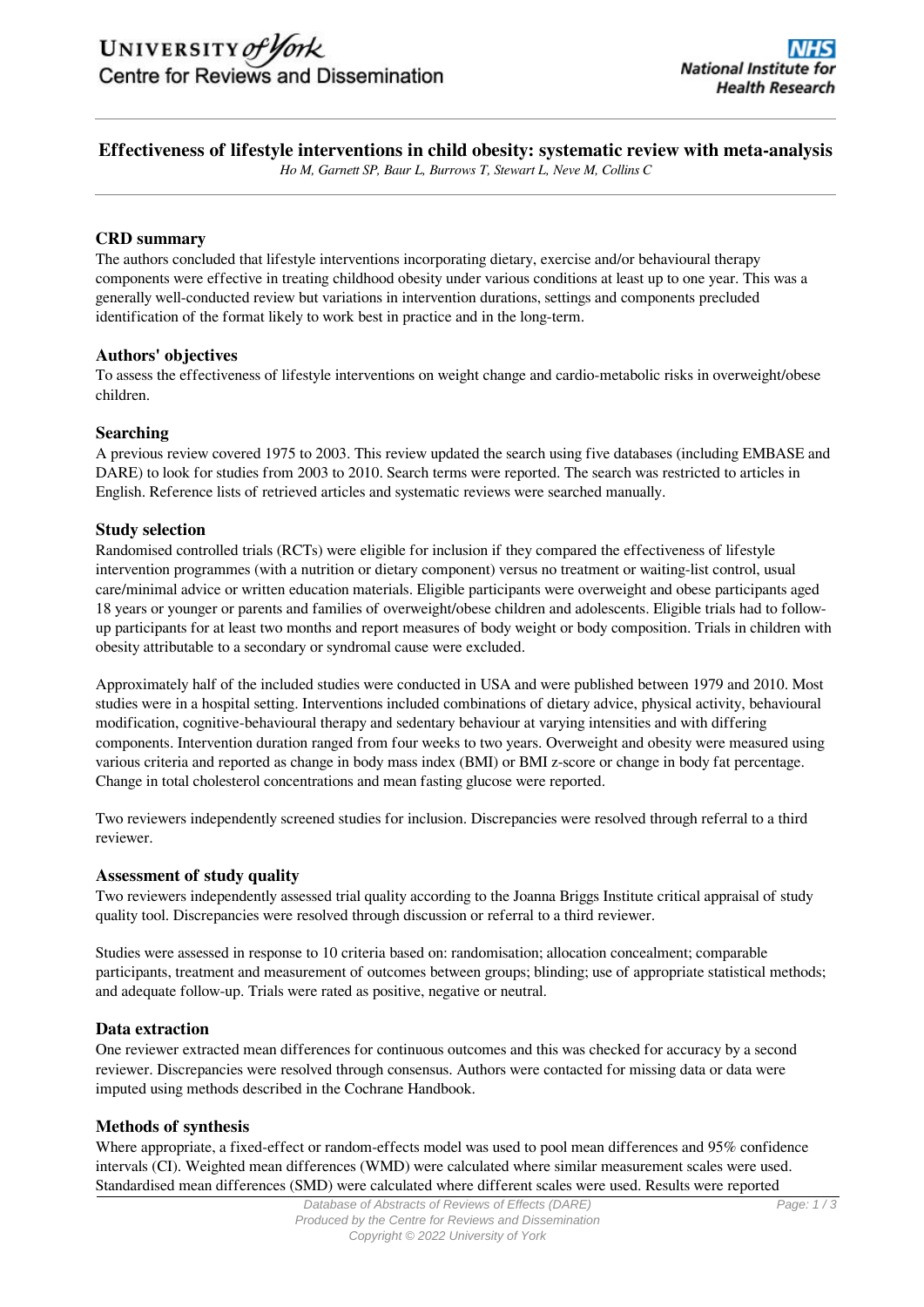# UNIVERSITY of York Centre for Reviews and Dissemination

according to type of control group.

Statistical heterogeneity was assessed using the I<sup>2</sup> statistic ( $I^2 \le 40\%$  was low heterogeneity and I<sup>2</sup>≥75% was high heterogeneity). Subgroup analyses were performed by age group (child aged ≤12 years at baseline versus adolescent  $>12$  years) and length of follow-up ( $\leq 6$  months versus  $> 6$  months).

Where meta-analyses were not appropriate, data were presented as a narrative synthesis. Where more than 10 studies reported an outcome, funnel plots were examined to assess for publication bias.

## **Results of the review**

Thirty-eight RCTs (mean number of participants 72, range 16 to 258) were included in the review. Eight trials met eight of the 10 quality criteria; results were fully reported in the review. Some trials did not follow participants after the intervention ended; other studies had follow-up in the range one month to four years.

Meta-analysis indicated a statistically significantly larger beneficial effect on weight and body composition for lifestyle compared to no treatment or a wait-list control over two years (SMD -0.97, 95% CI -1.39 to -0.55; Ι<sup>2</sup>=90%; 19 trials, 23 comparisons, 1,234 participants). There was no evidence of publication bias.

Change in BMI at the end of active treatment showed a statistically significant reduction in the lifestyle intervention group compared with usual care or minimal intervention (SMD -1.30kg/m<sup>2</sup>, 95% CI -1.58 to -1.03;  $I^2 = 75\%$ ; seven trials, 586 participants). Four trials that assessed longer follow-up (seven months to one year after programme completion) indicated that weight loss was sustained.

Lifestyle interventions showed a statistically significantly greater reduction in BMI z-score over one year when compared with written educational materials (SMD -0.06, 95% CI -0.10 to -0.02; Ι²=99%; three trials, 354 participants) but no differences for change in BMI (two trials).

Results from subgroup analyses and other findings were reported in the review.

## **Authors' conclusions**

The evidence suggested that lifestyle interventions incorporating a dietary component along with an exercise and/or behavioural therapy component were effective in treating childhood obesity and improving cardio-metabolic outcomes under a wide range of conditions at least up to one year.

## **CRD commentary**

The review question and supporting inclusion criteria were stated clearly. The literature search was limited to studies in English and this may have introduced language bias. Each stage of the review process was performed in duplicate and this minimised potential for reviewer error and bias. Appropriate criteria were used to assess study quality and most studies were not of high quality.

There was a large number of studies in the review but most studies included fewer than 100 participants and most outcomes included only a small proportion of studies. The authors used appropriate methods to investigate heterogeneity and found this to be statistically significant for most outcomes. The authors acknowledged some of the limitations of the review (such as high levels of heterogeneity and less than optimal methodological quality).

This was a generally well-conducted review and the authors appropriately concluded that these interventions can be effective. However, variations in intervention durations, settings and constituent components meant that the evidence did not provide a clear indication of which format was likely to work best in practice and in the long-term.

# **Implications of the review for practice and research**

Practice: The authors stated that the heterogeneity of the included studies made it difficult to give definitive recommendations for practice. However, the evidence supported a variety of dietary and lifestyle components in treating childhood obesity across a wide range of treatment settings, age groups and severity of obesity.

Research: The authors stated that future research should provide details on study and participant characteristics. Further research was needed to explore the optimal long-term effective lifestyle intervention and determine the how much